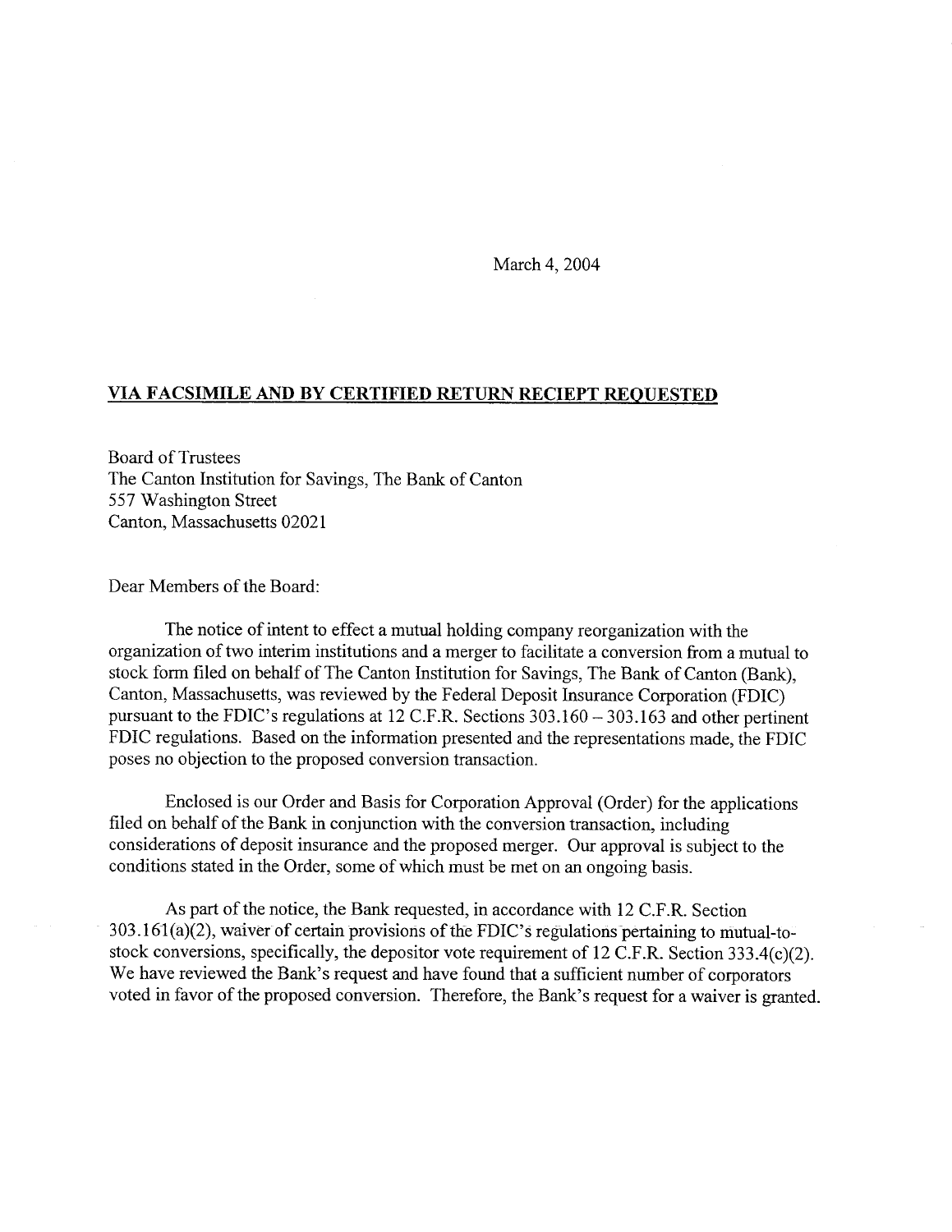Please notify the Boston Area Office in writing when the proposed transaction has been consummated. If an extension of time limit included in the Order is required, a letter requesting a specific extension of the limitation, including reasons therefore, should be submitted to the Boston Area Office.

Sincerely,

 $/S/$ 

John M. Lane Deputy Director  $\bar{\mathcal{L}}$ 

Enclosure: Order and Basis for Corporation Approval

cc: Kathryn I. Murtagh, Esquire Goodwin Proctor, LLP Exchange Place Boston, Massachusetts 02109

 $\bar{z}$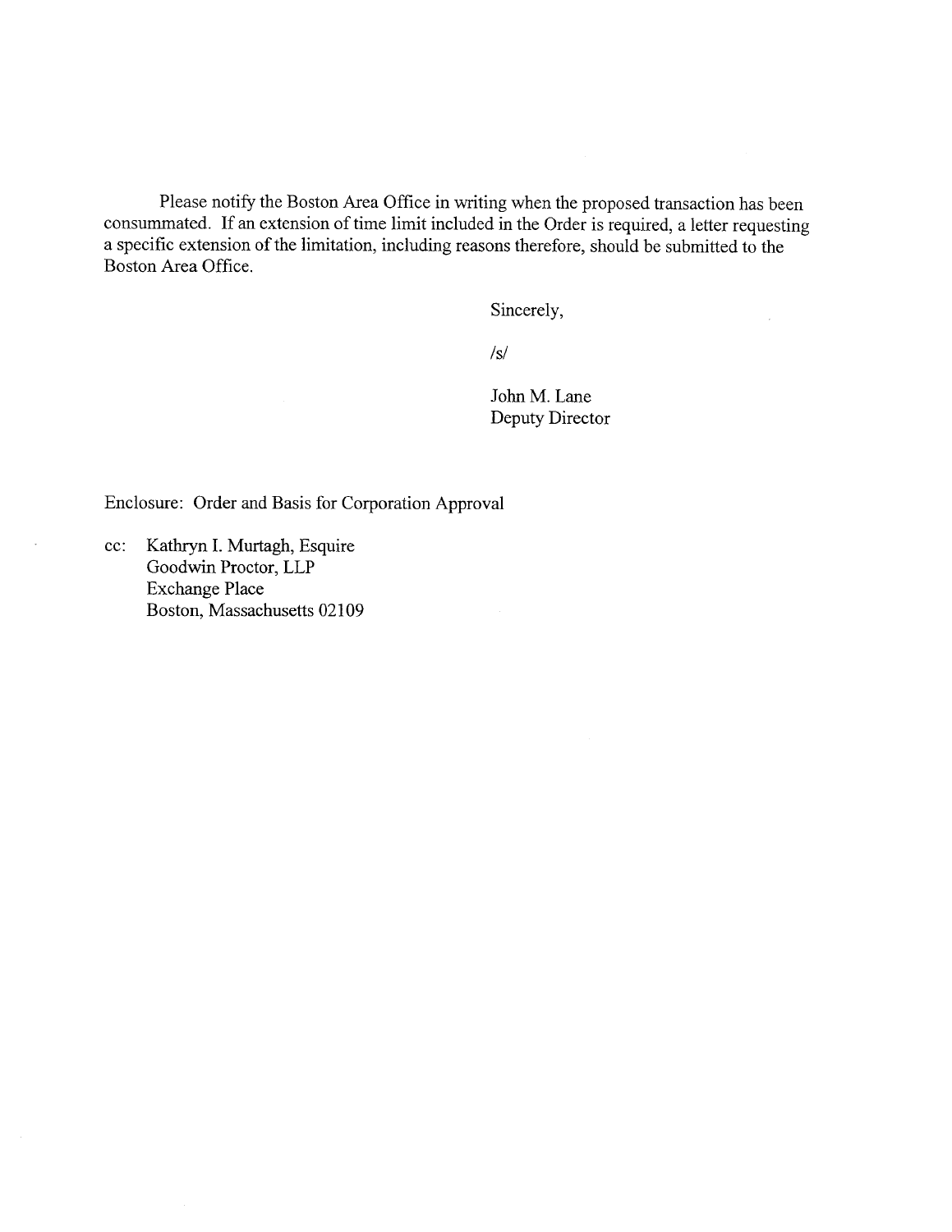## **FEDERAL DEPOSIT INSURANCE CORPORATION**

The Canton Institution for Savings, The Bank of Canton Canton, Norfolk County, Massachusetts

Application for Federal Deposit Insurance and Consent to Merge

## **ORDER AND BASIS FOR CORPORATION APPROVAL**

Pursuant to Section 5 and Section 18(c) and other provisions of the Federal Deposit Insurance Act (FDI Act), an application has been filed on behalf of The Canton Institution for Savings, The Bank of Canton, Canton, Massachusetts (Mutual Institution), currently a Massachusettschartered mutual savings bank and Bank Insurance Fund (BIF) member with total resources of \$562,544,000 and total deposits of \$467,397,000 as of December 31, 2003, for the FDIC's consent to merge with Canton Interim Stock Bank, Canton, Massachusetts, a proposed new Massachusetts-chartered stock savings bank. In addition, an application has been filed for Federal deposit insurance for Canton Interim Mutual Bank and Canton Interim Stock Bank.

The transaction is the result of Mutual Institution's plan of reorganization, which, solely to facilitate such undertaking, provides for:

- The Mutual Institution to establish an interim Massachusetts-chartered mutual savings bank, Canton Interim Mutual Bank, to be reorganized, simultaneously upon establishment, into a Massachusetts-chartered mutual holding company to be known as Ponkapoag Bancorp, MHC and capitalize it with \$10,000;
- Ponkapoag Bancorp, MHC to establish a wholly-owned Massachusetts-chartered subsidiary in stock form of organization to be known as Massapoag Bancorp, Inc.;
- The establishment as a wholly-owned subsidiary of Massapoag Bancorp, Inc., a Massachusetts-chartered savings bank in stock form of organization to be known as Canton Interim Stock Bank (Subsidiary Stock Savings Bank); and
- Upon the establishment of Ponkapoag Bancorp, MHC, Massapoag Bancorp, Inc., and the Subsidiary Stock Savings Bank, the Mutual Institution to merge immediately into the Subsidiary Stock Savings Bank, with the Subsidiary Stock Savings Bank surviving the merger under the name of The Bank of Canton (Resultant Bank).
- Upon consummation, Ponkapoag Bancorp, MHC will own 100% of the issued and outstanding voting stock of Massapoag Bancorp, Inc., which will, in turn, own 100% of the issued and outstanding stock of the Resultant Bank.

At the conclusion of the reorganization, the deposits of the Resultant Bank will continue to be insured under the BIF. Following consummation of the merger, the Resultant Bank will operate the same banking business, with the same management, and at the same locations as Mutual Institution. The proposed transaction will not alter the competitive structure of banking in the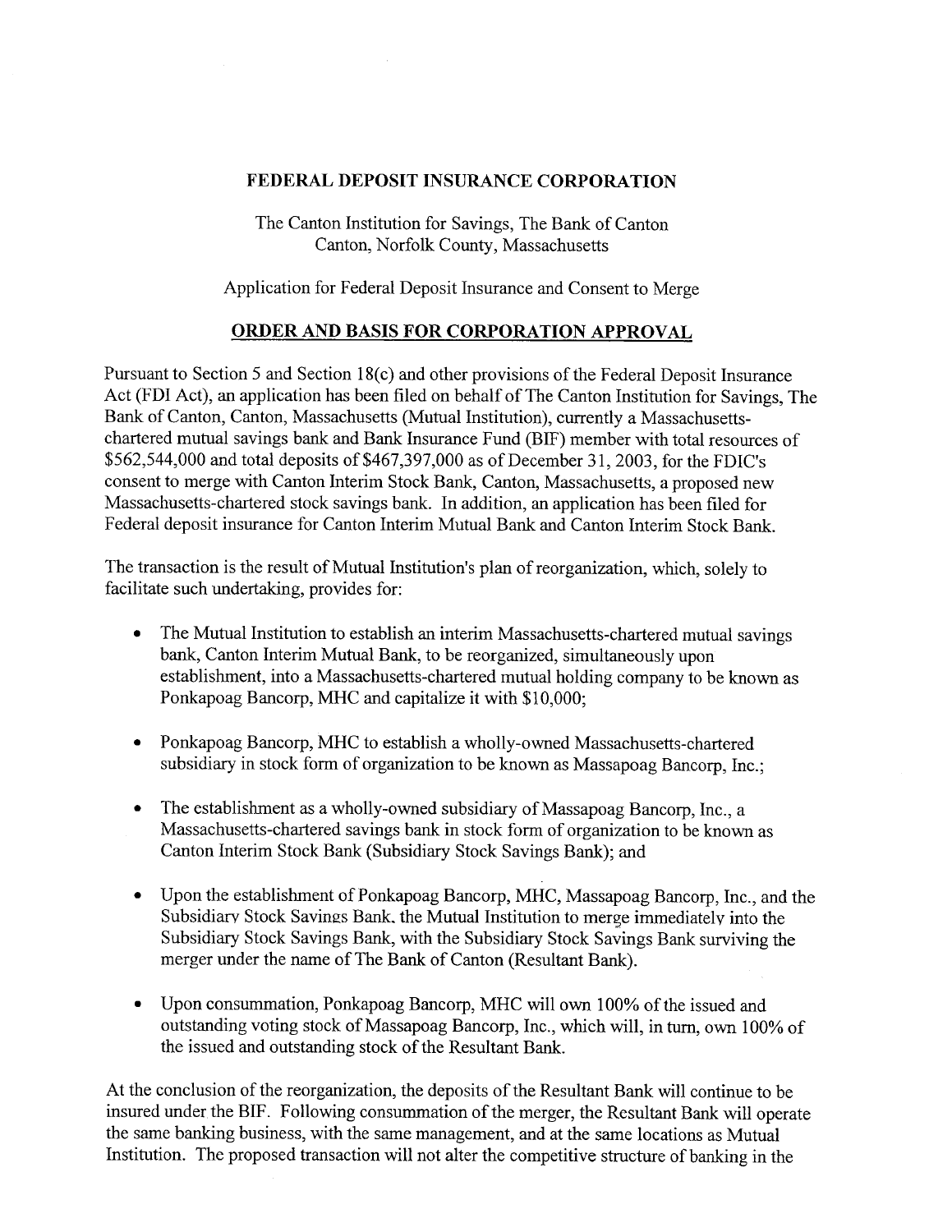market served by Mutual Institution. The Resultant Bank's principal office will continue to be located at *557* Washington Street, Canton, Massachusetts.

Applications for reorganization of Mutual Institution and the subsequent merger of the Mutual Institution into Canton Interim Stock Bank were approved by the Commonwealth of Massachusetts Commissioner of Banks. Applications for the establishment of Ponkapoag Bancorp, MHC and Massapoag Bancorp, Inc. were approved by the Federal Reserve Bank of Boston.

Notice of the proposed transaction, in a form approved by the FDIC, has been published pursuant to the FDI Act. A review of available information, including the Community Reinvestment Act (CRA) Statement of Mutual Institution, discloses no inconsistencies with the purposes of the CRA. The Resultant Bank is expected to continue to meet the credit needs of its entire community, consistent with the safe and sound operation of the institution.

In connection with the applications, the FDIC has taken into consideration the financial and managerial resources and future prospects of the proponent banks and the Resultant Bank, and the convenience and needs of the community to be served. In connection with the application for deposit insurance, the FDIC has taken into consideration the financial history and condition; adequacy of the capital structure; earnings prospects; general character and fitness of management; risk to the insurance fund; convenience and needs of the community; and consistency of corporate powers. Having found favorably on all statutory factors and having considered other relevant information, including reports on the competitive factors furnished by the Comptroller of the Currency, the Board of Governors of the Federal Reserve System, the Office of Thrift Supervision, and the Attorney General of the United States, it is the FDIC's judgment that the applications should be and hereby are approved, subject to the following conditions:

- 1. That, except for the proposed transfer of stock to Massapoag Bancorp, Inc., no shares of the stock of the Resultant Bank shall be sold, transferred, or otherwise disposed of, to any person (including any Employee Stock Ownership Plan) unless prior notice is provided to, and non-objection is received from, the FDIC;
- 2. That, prior to the sale, transfer, or other disposition of any shares of Massapoag Bancorp, Inc. by Ponkapoag Bancorp, MHC to any person (including any Employee Stock Ownership Plan), or a conversion of Ponkapoag Bancorp, MHC to stock form, the Resultant Bank will provide written notification to the FDIC and provide the FDIC with copies of all documents filed with state and federal banking and/or securities regulators in connection with such sale, transfer, disposition, or conversion;
- 3. That should any shares of the stock of the Resultant Bank or Massapoag Bancorp, Inc. be issued to persons other than Ponkapoag Bancorp, MHC, any dividends waived by Ponkapoag Bancorp, MHC, must be retained by Massapoag Bancorp, Inc. or the Resultant Bank and segregated, earmarked, or otherwise identified on the books and records of Massapoag Bancorp, Inc. or the Resultant Bank; such amounts must be taken into account in any valuation of the institution, and factored into the calculation